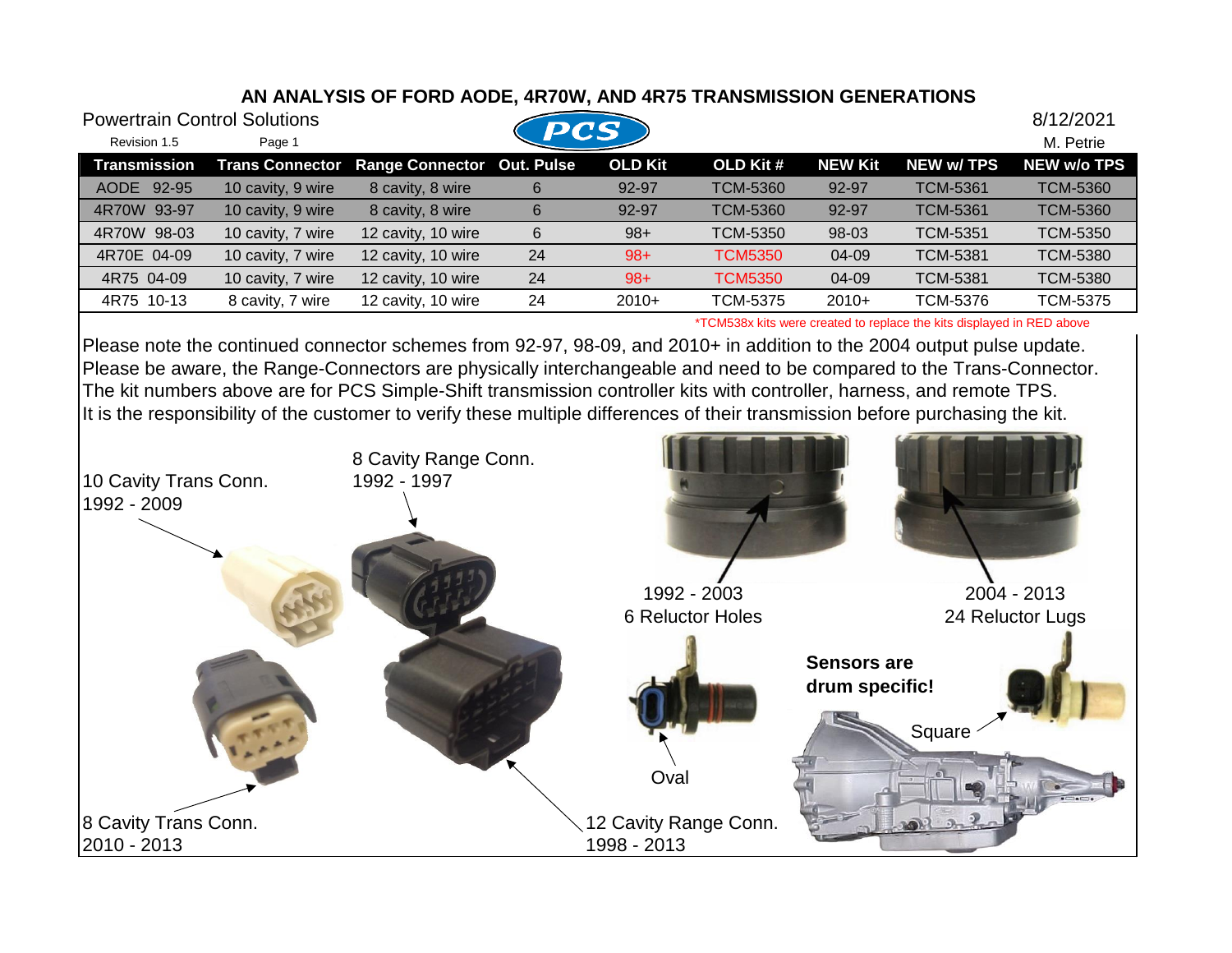## **AN ANALYSIS OF FORD 4R100 SERIES TRANSMISSION GENERATIONS** Powertrain Control Solutions 8/12/2021 Revision 1.5 Page 2 Page 2 M. Petrie **Transmission Trans Connector IN / Out. Pulse KIT w/ TPS KIT w/o TPS NOTES** 4R100 non-PTO 12 Cavity / 9 Pin 32 / 18 TCM5371 TCM5370 No PTO cast into the aluminum case 4R100 PTO 12 Cavity / 9 Pin 115 / 18 TCM5391 TCM5390 Has the Power-Take-Off cast into the case The Ford 4R100 Transmission has two different electronic configurations, simply separated by units grabbing Turbine-Speed from either the normal tone wheel on the Coast Clutch drum, or **ALL UNITS W/ OSS**  from the 115 Tooth PTO Ring Gear. If there is **SHOWN BELOW NON-PTO ISS --> .** no Output Shaft Speed Sensor on the extensionhousing, the unit may be an E4OD which is not supported by the PCS Simple Shift. It is the responsibility of the customer to remove the ISS and verify the correct number of ridges or teeth 160 (32 vs 115) before purchasing the kit. **PTO ISS --> .** $\bullet$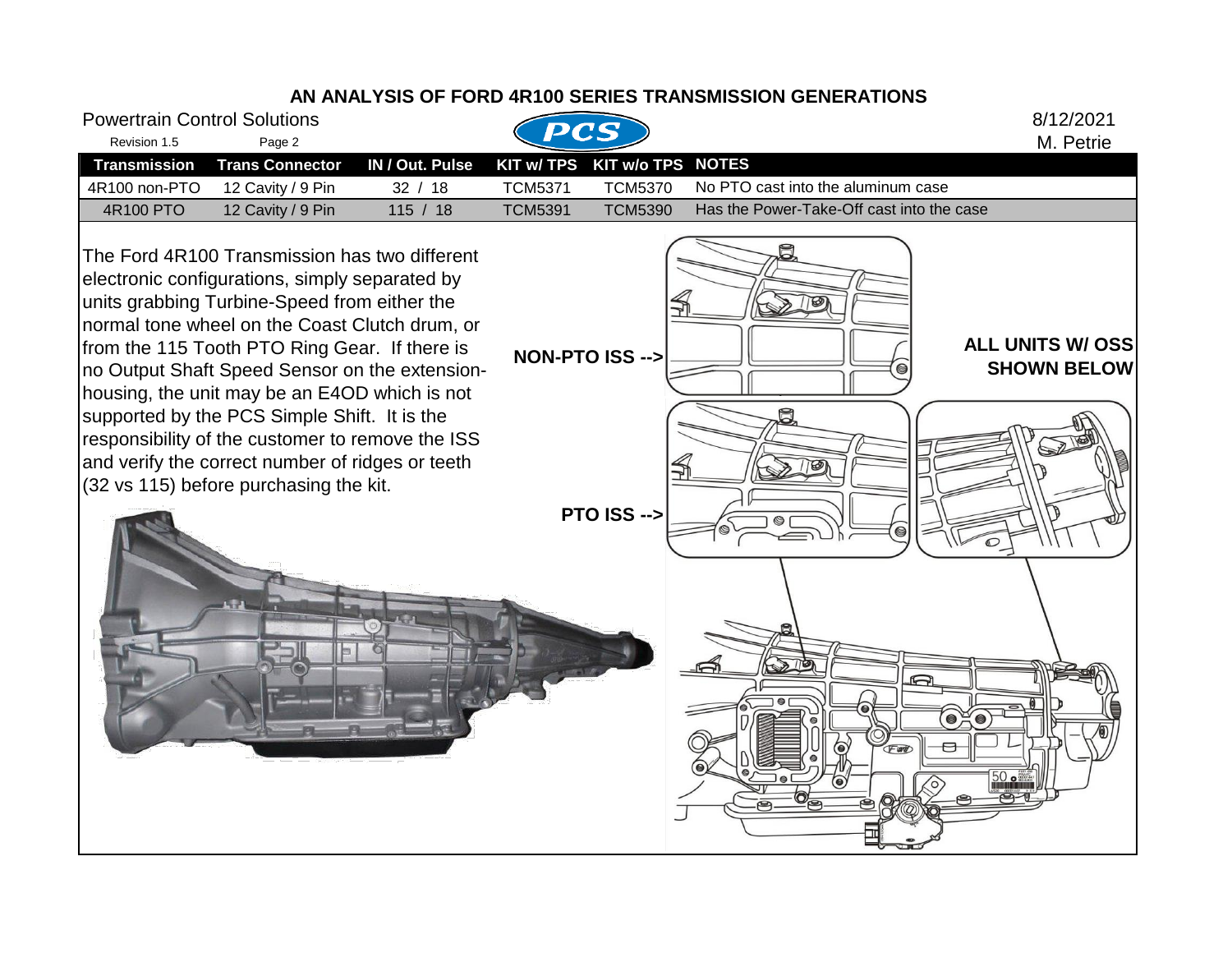## **AN ANALYSIS OF GENERAL MOTORS 4L60E SERIES TRANSMISSION GENERATIONS**

| <b>Powertrain Control Solutions</b> |                                                                                        |                 | PCS            |                              | 8/12/2021                                                    |
|-------------------------------------|----------------------------------------------------------------------------------------|-----------------|----------------|------------------------------|--------------------------------------------------------------|
| Revision 1.5                        | Page 3                                                                                 |                 |                |                              | M. Petrie                                                    |
| <b>Transmission</b>                 | <b>Trans Connector</b>                                                                 | In / Out. Pulse |                | KIT w/ TPS KIT w/o TPS NOTES |                                                              |
| 4L60E 93+                           | 20 Cavity, 13 Pins                                                                     | 40              | <b>TCM5311</b> | <b>TCM5310</b>               | TFP only (Transmission-Fluid-Pressure internal range switch) |
| 4L70E 06-08                         | 20 Cavity, 15 Pins                                                                     | 15/40           | <b>TCM5321</b> | <b>TCM5320</b>               | TFP & ISS (Input-Shaft-Speed sensor)                         |
| 4L70E 09+                           | 20 Cavity, 15 Pins                                                                     | 15/40           | <b>TCM5326</b> | <b>TCM5325</b>               | IMS & ISS (Internal-Mode-Switch internal range switch)       |
|                                     | The proper Simple Shift controller for 4L60E series<br>$(0.0 \times 10^{-1} \pi)^{-1}$ |                 |                |                              |                                                              |

(60/65/70/75) can be identified by chosing the matching pin layout shown below. These are the pins sticking out from the transmission casing, not coming from the old transmission harness. An out of warranty or rebuilt Supermatic 4L60E can also be controlled using the 13 Pin TCM5311/5310 kits. It is the responsibility of the customer to verify the pinout of the transmission (below) before purchasing the kit.

**4L60E 93+ (& Supermatic) 4L70E 06-08 4L70E 09+**